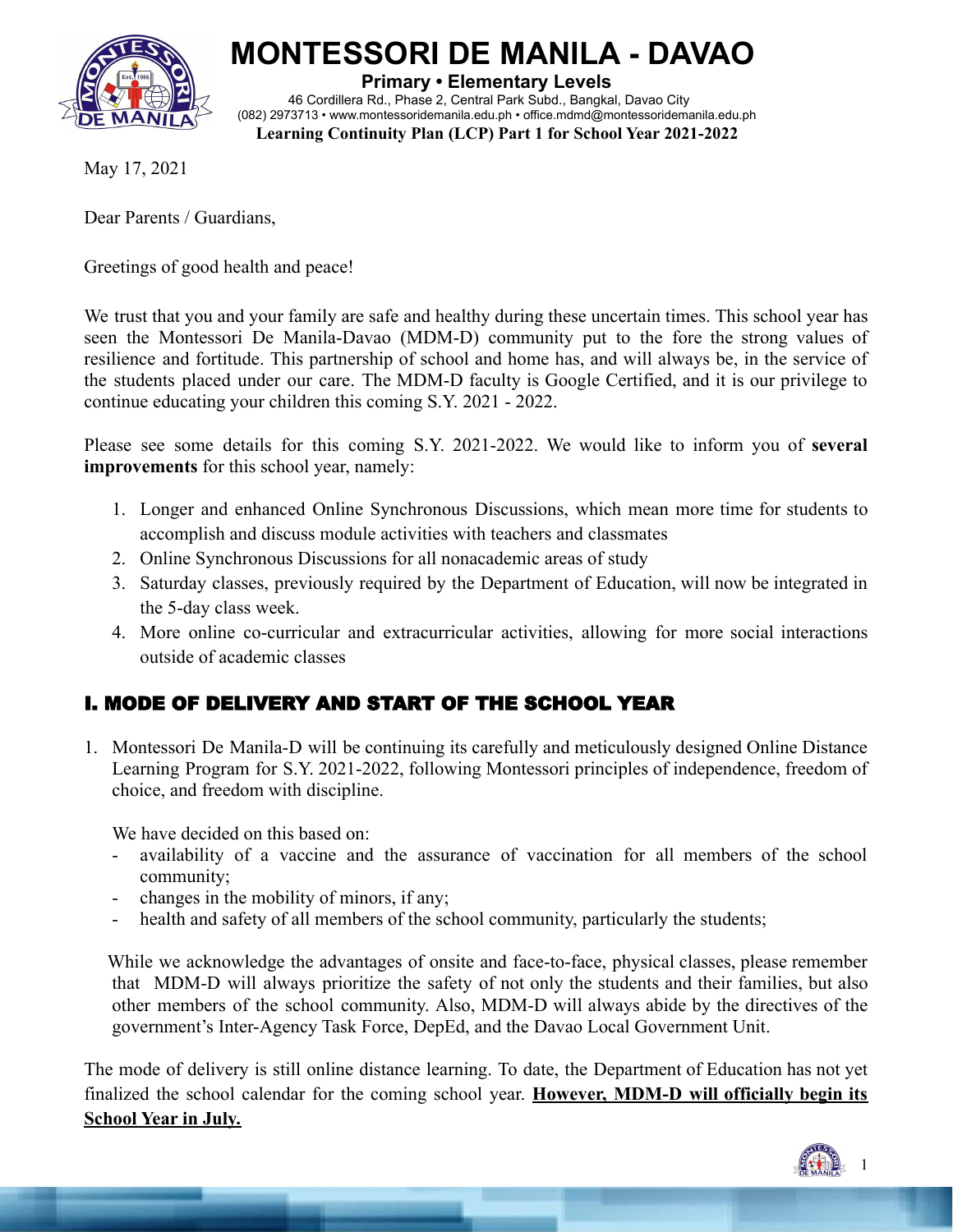# II. SCHOOL POLICY ON ONLINE LEARNING

Rules and regulations stated in the School Policies 2021-2022 will apply. A digital copy will be uploaded to one of your child's Google Classrooms created for this purpose. A printed copy or an emailed copy is also available upon request.

### **Other General Rules:**

To prepare the environment and students for unhampered learning during Online Synchronous Discussions (OSD), it is recommended that students:

- 1. Prepare all equipment/devices and materials (notebooks/textbooks, writing implements, etc.) needed during the OSD at least 15 minutes before going online. The following devices may be used for OSD: laptop, desktop, tablet, smartphone.
- 2. Set up their equipment in a well-lit, quiet area with the least distractions, or eliminate possible distractions (toys, TV, other people, etc.) as much as possible.
- 3. Wear a headset/earphones (noise canceling, if possible) to eliminate external sounds. For younger Casa pupils who need to be assisted by an adult, wearing of headphones/earphones is not required.
- 4. Keep their webcam on to maintain eye contact and demonstrate focus on learning. This also creates a sense of connection to the community of learners, and accountability. If this is not possible due to weak internet signal or other concerns, use the chat feature on Google Meet to convey that they are still there and are focusing.
- 5. Wear either: old MDM-D blouse/polo, MDM-D PE shirt, any MDM-D activity shirt (Sportsfest, ESC shirt, etc.), or any decent, sleeved shirt with a modest neckline. Good grooming is a must: brush hair and teeth and sanitize hands before handling equipment.
- 6. Eat meals/snacks and attend to toilet needs prior to OSD. Drinking water is allowed during OSD.

# III. CURRICULUM, LEARNING DELIVERY MODE, SAMPLE CLASS SCHEDULES, & ASSESSMENTS OF LEARNING

#### **A. Curriculum**

**CASA**: Practical Life, Sensorial, Language, Math, and Cultural Arts (Study of Flora, Fauna, Science, Geography, History, Art, and Music & Movement)

**ELEMENTARY (GS)**: The Learning Areas have two components: Academic and Nonacademic areas of study. These are all part of DepEd's Most Essential Learning Competencies, integrated in the advanced curriculum of MDM-D.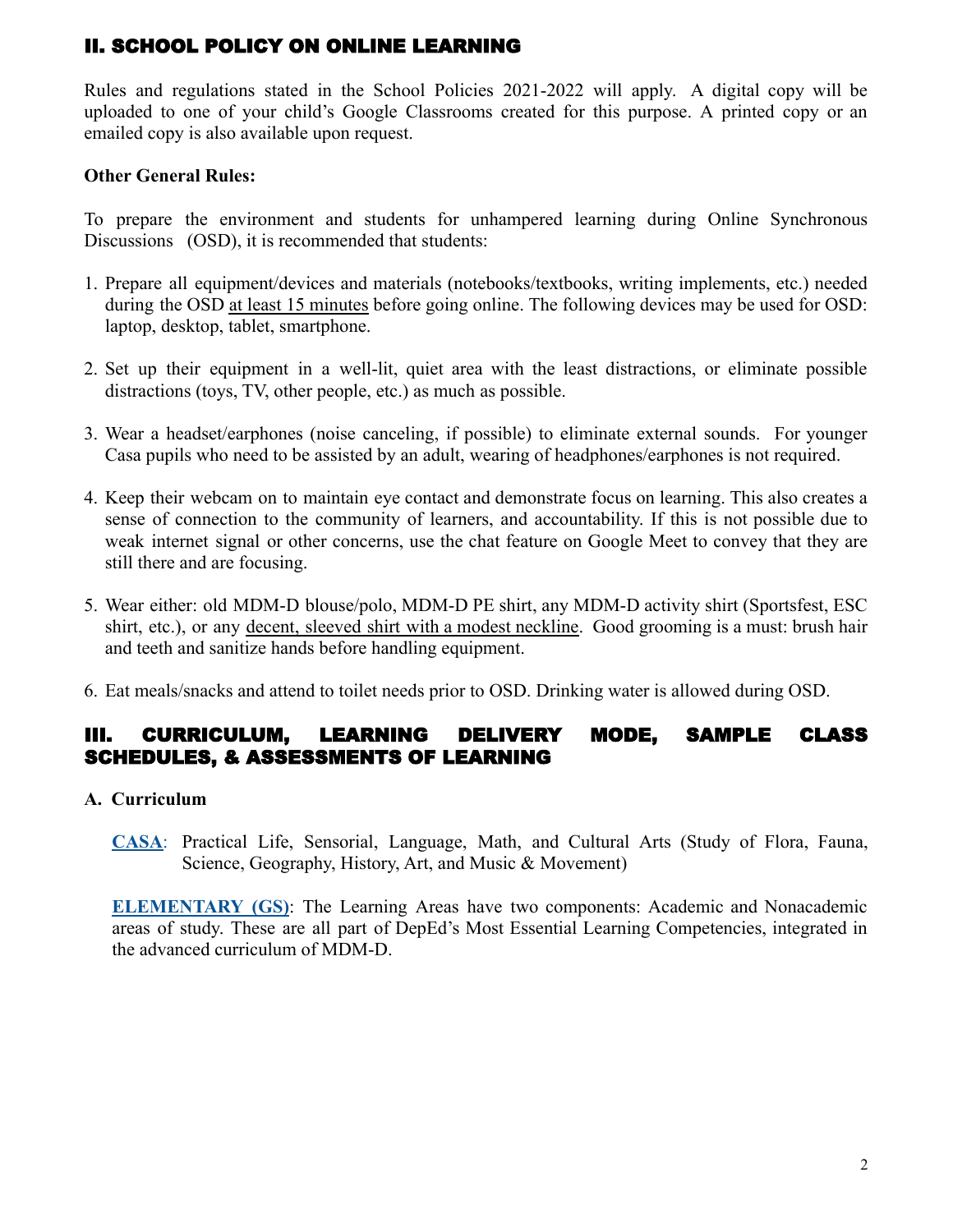Elementary / Grade School

| Level I-A (Grade 1)                                                                                      | Level I-B (Grade 2)                                                                                             | Level I-C (Grade 3)                                                                          | Level II-A (Grade                                                                            | Level II-B $(Grade 5)$                                                                       | Level II-C (Grade $6$ )                                                                      |
|----------------------------------------------------------------------------------------------------------|-----------------------------------------------------------------------------------------------------------------|----------------------------------------------------------------------------------------------|----------------------------------------------------------------------------------------------|----------------------------------------------------------------------------------------------|----------------------------------------------------------------------------------------------|
| Academic Areas<br>1. Math<br>2. Geometry<br>3. Science<br>4. English<br>5. Filipino<br>6. Social Studies | <b>Academic Areas</b><br>1. Math<br>2. Geometry<br>3. Science<br>4. English<br>5. Filipino<br>6. Social Studies | Academic Areas<br>1. Math<br>2. Geometry<br>3. Science<br>4. English<br>5. Filipino<br>6. AP | Academic Areas<br>1. Math<br>2. Geometry<br>3. Science<br>4. English<br>5. Filipino<br>6. AP | Academic Areas<br>1. Math<br>2. Geometry<br>3. Science<br>4. English<br>5. Filipino<br>6. AP | Academic Areas<br>1. Math<br>2. Geometry<br>3. Science<br>4. English<br>5. Filipino<br>6. AP |
| Nonacademic Areas<br>1. CLE/VE<br>2. Music $&$ PE<br>3. Computer $& Art$                                 | Nonacademic Areas<br>1. CLE/VE<br>2. Music $&$ PE<br>3. Computer $&$ Art                                        | Nonacademic Areas<br>1. CLE/VE<br>2. Music $&$ PE<br>3. Computer $& Art$                     | Nonacademic Areas<br>1. CLE/VE<br>& Computer<br>2. Music & PE<br>3. HELE $&$ Art             | Nonacademic Areas<br>1. CLE/VE<br>$&$ Computer<br>2. Music & PE<br>3. HELE $&$ Art           | Nonacademic Areas<br>1. CLE/VE<br>& Computer<br>2. Music & PE<br>3. HELE $&$ Art             |

#### **B. Learning Delivery Mode**

#### **CASA:**

- 1. **Learning Kits** will be provided, to be used at home by each child during online classes and for their offline work. The Learning Kits will contain:
	- ❖ teacher-made Montessori materials
	- ❖ activity sheets
	- ❖ ready-to-do activities
	- ❖ art materials, etc.

A Parents' Guide (PG - to guide parents on the usage of materials) and a List of Additional Materials (LoAM - items commonly found at home) will be emailed on a regular basis to help the parents prepare. A few, low-cost Montessori materials may also be required to be ordered from any online shopping platform.

Recorded videos of material presentations will also be accessible online (via Google Classroom or an emailed link).

- 2. **Scheduled Online Synchronous Discussion**. Casa pupils will have a scheduled OSD with their Class Directress, Assistant Class Directress, and classmates several times a week for social interaction and development of communication skills. These sessions will include Montessori material presentations, music and movement, storytelling, arts and crafts, etc. Schedule will be announced during orientation.
- Mixed-age grouping is still practiced, but there will be blocks of time where the group will be divided by level due to the activities and lessons presented.
- There are 3 class schedules available: *Early Morning* and *Afternoon*.

#### **ELEMENTARY:**

1. **Modular with Distance Learning Support**. Students will receive **modules** weekly for each area of study, via their Google Classrooms. You may also want to print these out at home. The module is self-instructional and may be accomplished offline with minimal adult supervision, though for Elementary Level I (Grades 1 -3), adult guidance is recommended.

Embedded/Attached in the modules are supplementary materials (for reinforcement and learning enhancement purposes) which may be in these online formats: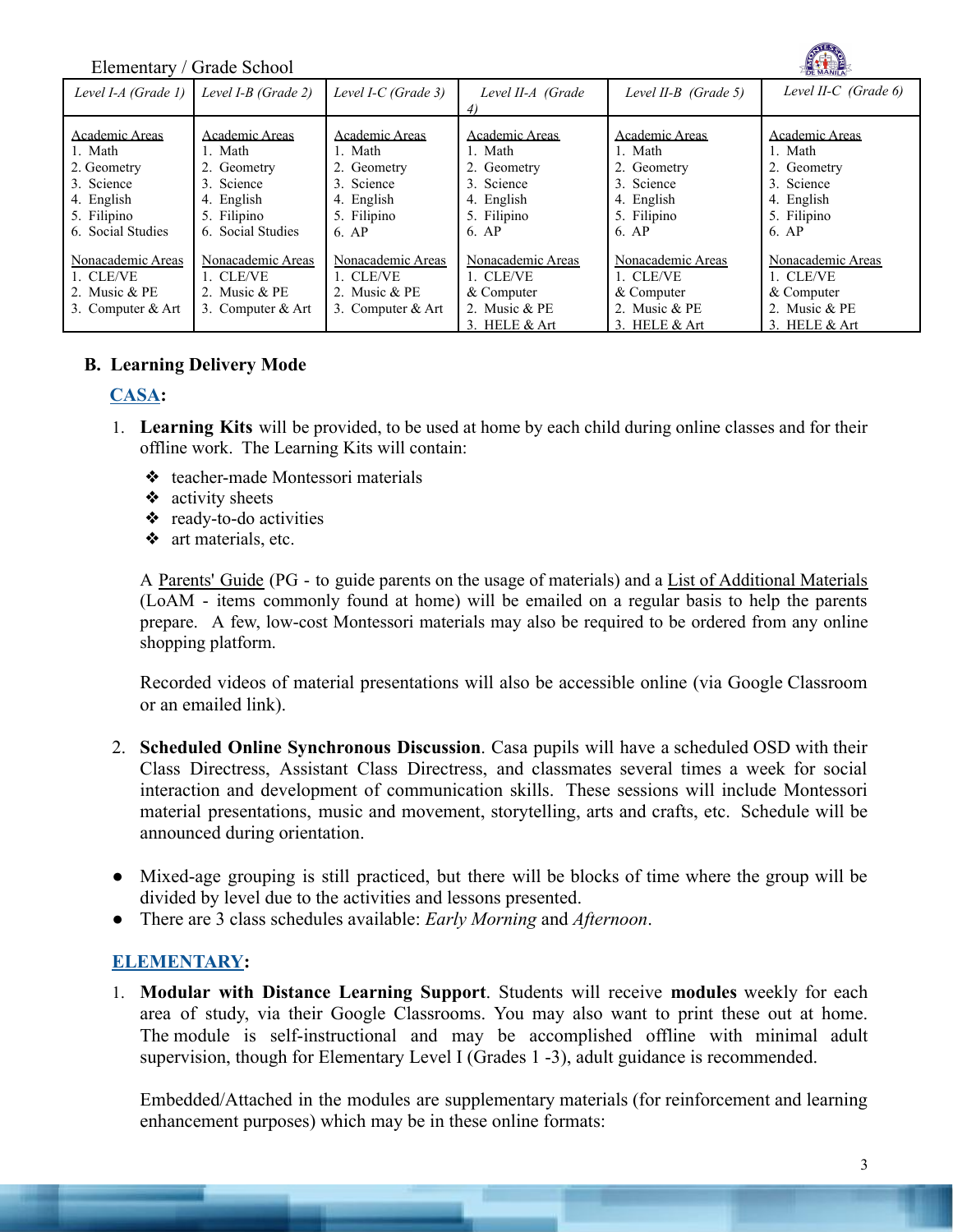- Pre-recorded lectures (slides, slides with voice-over narration, and other video lectures)
- Links to online resources / Open Educational Resources, e.g., textbooks, handouts, scanned materials, websites, articles, papers, slides, podcasts, videos, and other digital sources
- 2. **Scheduled Online Synchronous Discussion**: May involve a teacher with the entire class or with small groups, done in the virtual classroom. Individual consultation may be arranged for those who missed the OSD or need further clarification on a particular topic. Additionally, teachers will have a fixed schedule where students can consult outside of the OSD.

#### **C. Sample Class Schedules**

#### **CASA (Junior Casa, Senior Casa, Preparatory)**

| <b>Early Morning</b><br><b>Session:</b> | <b>Afternoon</b><br><b>Session:</b> | <b>Monday, Wednesday, Friday</b>                       |
|-----------------------------------------|-------------------------------------|--------------------------------------------------------|
| $8:00 - 8:45$                           | $1:00 - 1:45$                       | OSD: All levels                                        |
| $8:45 - 8:55$                           | $1:45 - 1:55$                       | <b>Break</b>                                           |
| $8:55 - 9:30$                           | $1:55 - 2:30$                       | OSD: Junior Casa and Senior Casa<br>Offline Work: Prep |
| 9:30                                    | 2:30                                | Dismissal of Junior Casa and Senior Casa               |
| $9:30 - 10:00$                          | $2:30 - 3:00$                       | OSD: Prep                                              |

| <b>Early Morning</b><br><b>Session:</b> | <b>Afternoon</b><br><b>Session:</b> | <b>Tuesday</b>                                                   |  |
|-----------------------------------------|-------------------------------------|------------------------------------------------------------------|--|
| $8:00 - 10:00$                          | $1:00 - 3:00$                       | OSD: Prep (with break)                                           |  |
|                                         |                                     | Completion of Offline Work (No OSD): Junior Casa and Senior Casa |  |

| <b>Early Morning</b><br><b>Session:</b>         | <b>Afternoon</b><br><b>Session:</b>             | <b>Thursday</b>                                                                                                                    |
|-------------------------------------------------|-------------------------------------------------|------------------------------------------------------------------------------------------------------------------------------------|
| $8:00 - 8:15$<br>$8:15 - 9:15$<br>$9:15 - 9:45$ | $1:00 - 1:15$<br>$1:15 - 2:15$<br>$2:15 - 2:45$ | OSD: Junior Casa<br>OSD: Junior Casa and Senior Casa (with break)<br>OSD: Senior Casa<br>Completion of Offline Work (No OSD): Prep |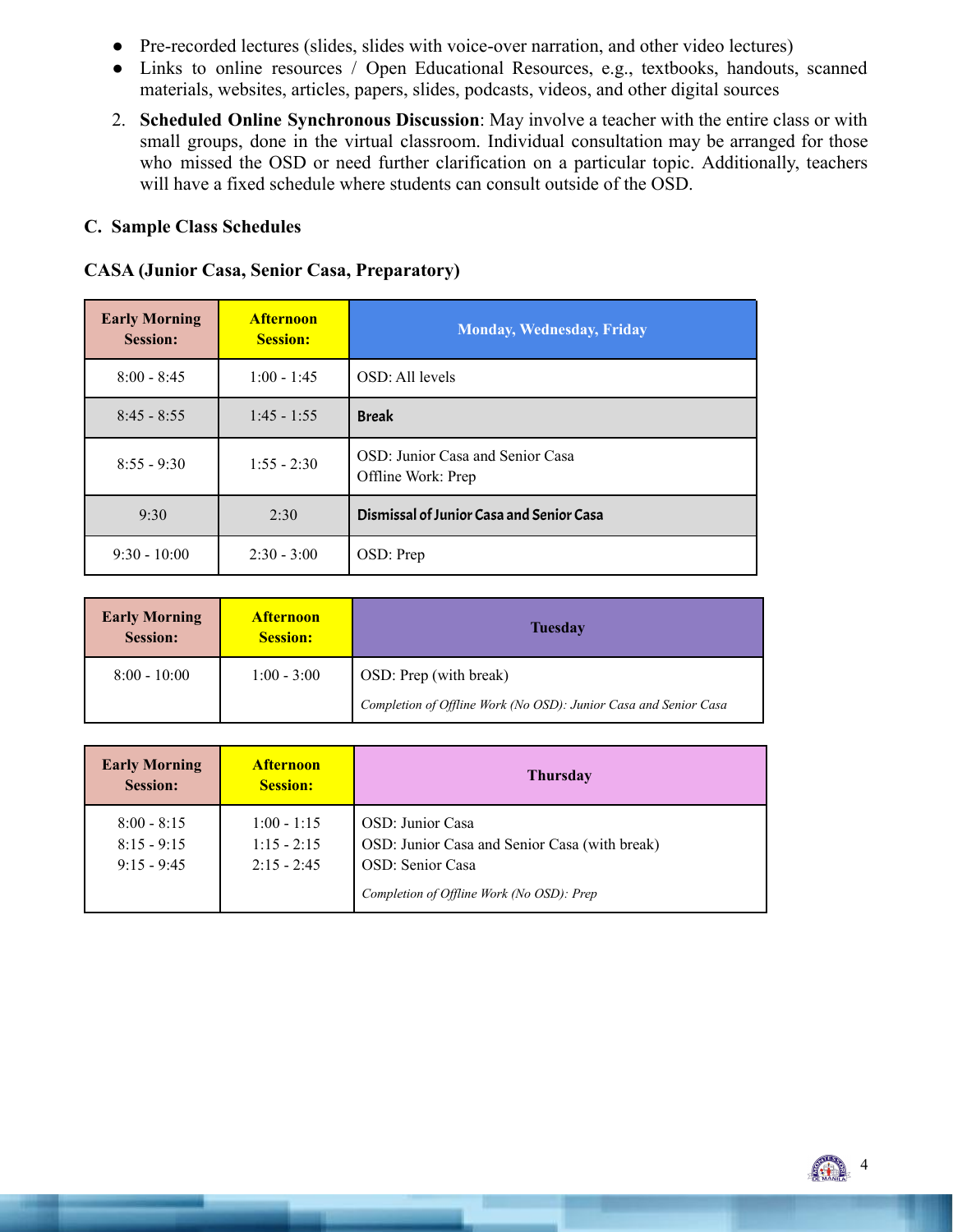#### **ELEMENTARY LEVEL I (Grades 1 to 3)**

| <b>Time</b>     | <b>Monday</b>    | <b>Tuesday</b>   | Wednesday             | <b>Thursday</b>       | Friday           |
|-----------------|------------------|------------------|-----------------------|-----------------------|------------------|
| $8:00 - 9:00$   | Math             | Math             | Geometry              | Geometry              | SGP(Group A)     |
| $9:00 - 9:30$   | <b>Break</b>     | <b>Break</b>     | <b>Break</b>          | <b>Break</b>          | <b>Break</b>     |
| $9:30 - 10:30$  | Science          | Science          | <b>Social Studies</b> | <b>Social Studies</b> | SGP (Group B)    |
| $10:30 - 11:00$ | <b>Break</b>     | <b>Break</b>     | <b>Break</b>          | <b>Break</b>          | <b>Break</b>     |
| $11:00 - 12:00$ | English          | English          | Filipino              | Filipino              | Homeroom         |
| $12:00$ noon    | <b>Dismissal</b> | <b>Dismissal</b> | <b>Dismissal</b>      | <b>Dismissal</b>      | <b>Dismissal</b> |
| $1:00 - 2:00$   | Consultation     | Consultation     | Consultation          | Consultation          |                  |

*SGP - Small Group Presentation; pupils will be divided into 2 groups - Group A: 8:00 - 9:00 a.m. Group B: 9:30 - 10:30 a.m.*

*Consultation is available for pupils who may need extra time with their teachers. Each Nonacademic Subject's OSD shall be scheduled in the afternoon; 1 hour per term.*

| <b>Time</b>     | <b>Monday</b>    | <b>Tuesday</b>   | Wednesday        | <b>Thursday</b>  | Friday           |
|-----------------|------------------|------------------|------------------|------------------|------------------|
| $8:00 - 9:00$   | Geometry         | Geometry         | Math             | Math             | <b>SET</b>       |
| $9:00 - 9:30$   | <b>Break</b>     | <b>Break</b>     | <b>Break</b>     | <b>Break</b>     | <b>Break</b>     |
| $9:30 - 10:30$  | AP               | AP               | Science          | Science          | Consultation     |
| $10:30 - 11:00$ | <b>Break</b>     | <b>Break</b>     | <b>Break</b>     | <b>Break</b>     | <b>Break</b>     |
| $11:00 - 12:00$ | Filipino         | Filipino         | English          | English          | Homeroom         |
| $12:00$ noon    | <b>Dismissal</b> | <b>Dismissal</b> | <b>Dismissal</b> | <b>Dismissal</b> | <b>Dismissal</b> |
| $1:00 - 2:00$   | Consultation     | Consultation     | Consultation     | Consultation     |                  |

## **ELEMENTARY LEVEL II (Grades 4 to 6)**

*SET (Skills Enhancement Time): These are classes that develop pupils' other skills and interests in social, mental, and physical aspects.*

*Consultation is available for students who may need extra time with their teachers. Each Nonacademic Subject's OSD shall be scheduled in the afternoon; 1 hour per term.*

#### **D. Assessments of Learning**

**CASA**: Qualitative assessment is done by:

- observation of activities and tasks pupils are engaged in during OSD with the teacher
- sending videos or photos of themselves working on materials and tasks, Activity Pad, and worksheets.

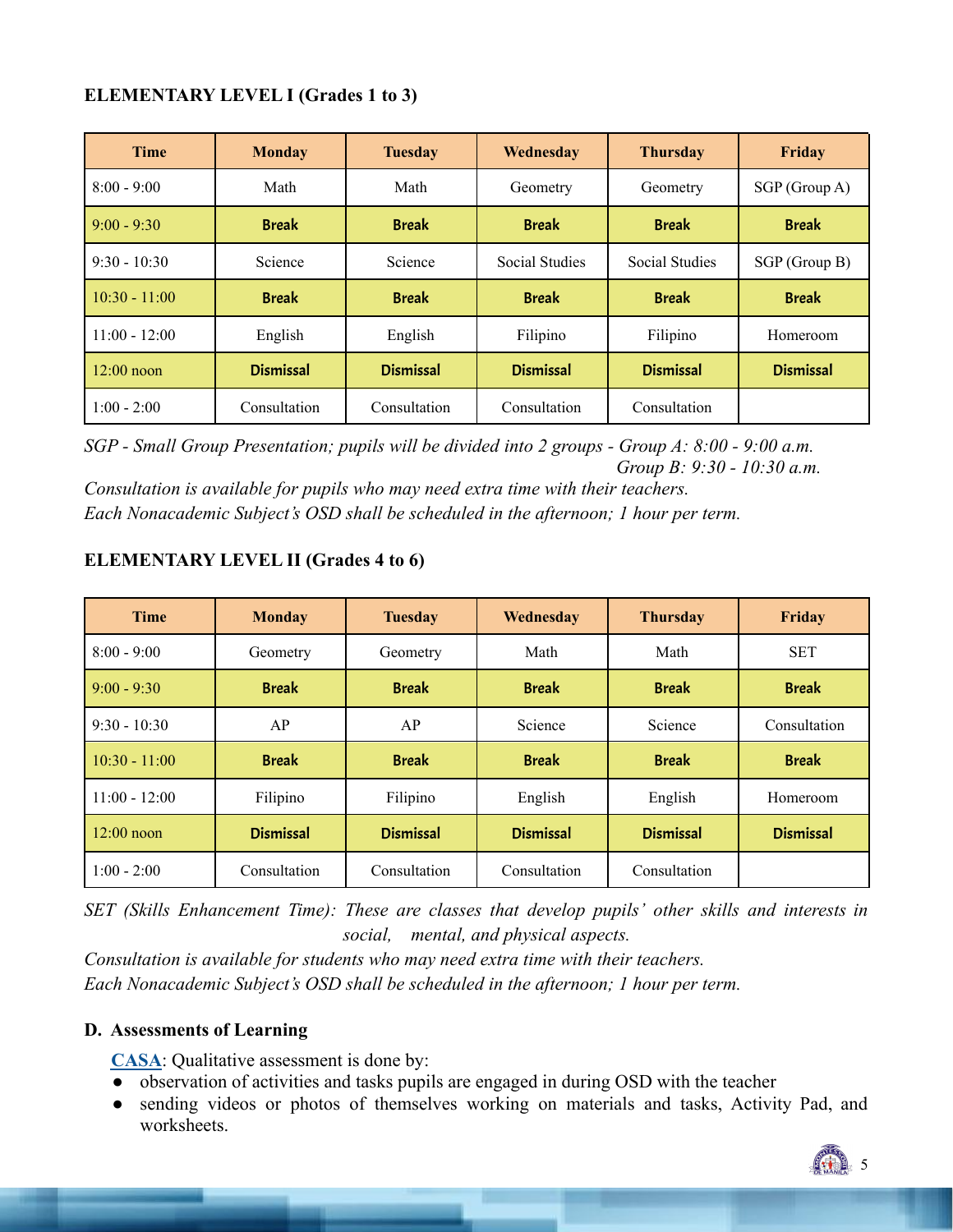**ELEMENTARY**: Formative and summative assessments for learners are in the students' module. These are either in written form or performance tasks that students turn in via Google Classroom. Evaluation will be based on the given rubric found in the module. All instructions on how to perform the assessments are detailed in the module.

# IV. GOOGLE SUITE FOR EDUCATION AS LEARNING MANAGEMENT SYSTEM

For this school year, GSuite for Education is still our Learning Management System.

All learning activities such as distribution of learning materials (modules); planning, submission, evaluation, and storage of schoolwork; discussion through teleconferencing or video calls; and communication through the use of Google tools (e.g., Drive, Doc, Slides, Sheets, Calendar, Gmail) happen in a safe environment imported from MDM-D's domain; this will streamline the process of sharing files between teachers and students.

GSuite for Education provides collaboration tools for students in various formats: *Google Classroom* where students view and submit their classwork, *Google Meet* - the platform for OSD where students can see their teachers and classmates in real time, *Google Docs* and *Google Sheets* - where GS students can collaborate on documents, and others. We recommend already downloading these apps in your laptops, desktops, tablets, or smartphones.

**We suggest that you learn these applications to aid your child and to be updated with their classwork.** Here are some quick tutorials you can watch:

For desktops/laptops/tablets:

How to join Google Classroom as a student (5 mins[\)](https://www.youtube.com/watch?v=G5P7nVbQWJc) <https://www.youtube.com/watch?v=G5P7nVbQWJc> How to submit/turn in an assignment 1 (4 mins) <https://www.youtube.com/watch?v=LsD1QJEN0Yg> How to submit/turn in an assignment 2 (4 mins) <https://www.youtube.com/watch?v=N9rWfgFVAEg>

Introduction to Google Docs <https://www.youtube.com/watch?v=jvV5SS6rP4o> Introduction to Google Slides <https://www.youtube.com/watch?v=lfpneIqnXTE>

For mobile phones:

Getting Google Classroom started on mobile phone <https://www.youtube.com/watch?v=5G61nWj4KO0>

#### **Equipment needed**:

Because the Online Synchronous Discussions (OSDs) will be lengthened, **siblings' class schedules may overlap. It is then advisable for each student to have his/her own device.** A **printer** is also recommended for each family.

Some recommendations should you decide to purchase: For quality and stable video conferencing, the required speed is 10 mbps, depending on number of users simultaneously accessing the internet at home.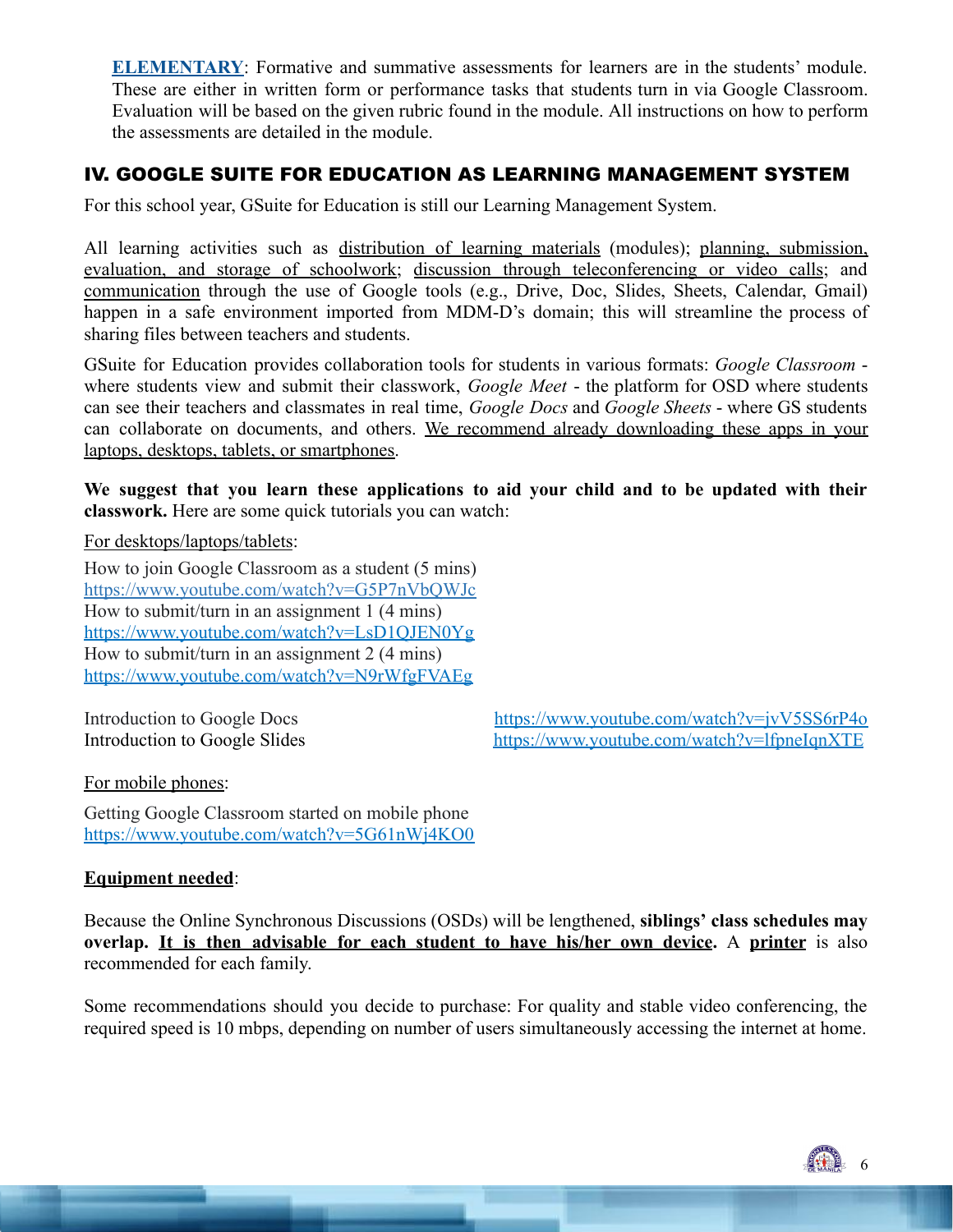| Level      | <b>Suggested Device</b>                                                                                                                                                                                                                                                                                                                | <b>Minimum System Requirements</b>                                                                                                                                                                                                                                                                                                                                                                            |
|------------|----------------------------------------------------------------------------------------------------------------------------------------------------------------------------------------------------------------------------------------------------------------------------------------------------------------------------------------|---------------------------------------------------------------------------------------------------------------------------------------------------------------------------------------------------------------------------------------------------------------------------------------------------------------------------------------------------------------------------------------------------------------|
| Casa       | Tablet/iPad/Laptop<br>Wired earphones/headset (noise canceling, if possible)<br>Computer speakers                                                                                                                                                                                                                                      | Android 8.0 or later<br>iOS 10.3 or later<br>Storage: 64GB or higher                                                                                                                                                                                                                                                                                                                                          |
| Elementary | Laptop/Desktop/Tablet or iPad that enables learners to:<br>join video calls and participate in OSD<br>create and edit documents/slide presentations<br>watch videos<br>access websites<br>take and edit photos and videos<br>record video file<br>share screen<br>$\bullet$<br>Wired earphones/headset (noise cancelling, if possible) | For Tablet/iPad<br>Android 8.0 or later<br>iOS 10.3 or later<br>Storage: 64GB or higher<br>For Desktop/Laptop<br>Processor:<br>2.2 GHz Intel 4th-generation i3/i5/i7,<br>AMD equivalent or better, processor to<br>support HD video.<br>A built-in web camera or external USB<br>camera.<br>Memory:<br>8GB RAM or higher<br>Storage: 500GB or more<br>OS:<br>MS Windows 8 or later/ OS X Yosemite or<br>later |

All Google Applications can be downloaded through the Google Play Store or Apple App Store. If you have existing devices, you may test their compatibility by downloading the latest version of the application.

## V. PAYMENT SCHEME

A monthly payment scheme is now available. Please contact 0919-0648502 to inquire.

# VI. OTHERS

#### A. **Co-curricular and Extracurricular Activities**

National and local celebrations like the Filipiniana Week, etc. will be integrated in the different subject areas' modules or OSD.

B. **School Functions**. Necessary school functions will be observed. Parent-Teacher Dialogue, necessary in updating parents of their child's progress, will be via Google Meet. Your PTD schedule will be sent to you via email or Google Calendar.

#### C. **School and Home Correspondence**

All forms necessary to inform parents of their child's academic and behavioral progress will be sent via email:

- 1. Monthly Report on Academic Progress (MRAP)
- 2. Academic Follow-Up Form
- 3. Academic Warning Form
- 4. Offense Slips
- 5. Progress Report Card
- 6. School Circulars and Parent Enrichment Newsletters